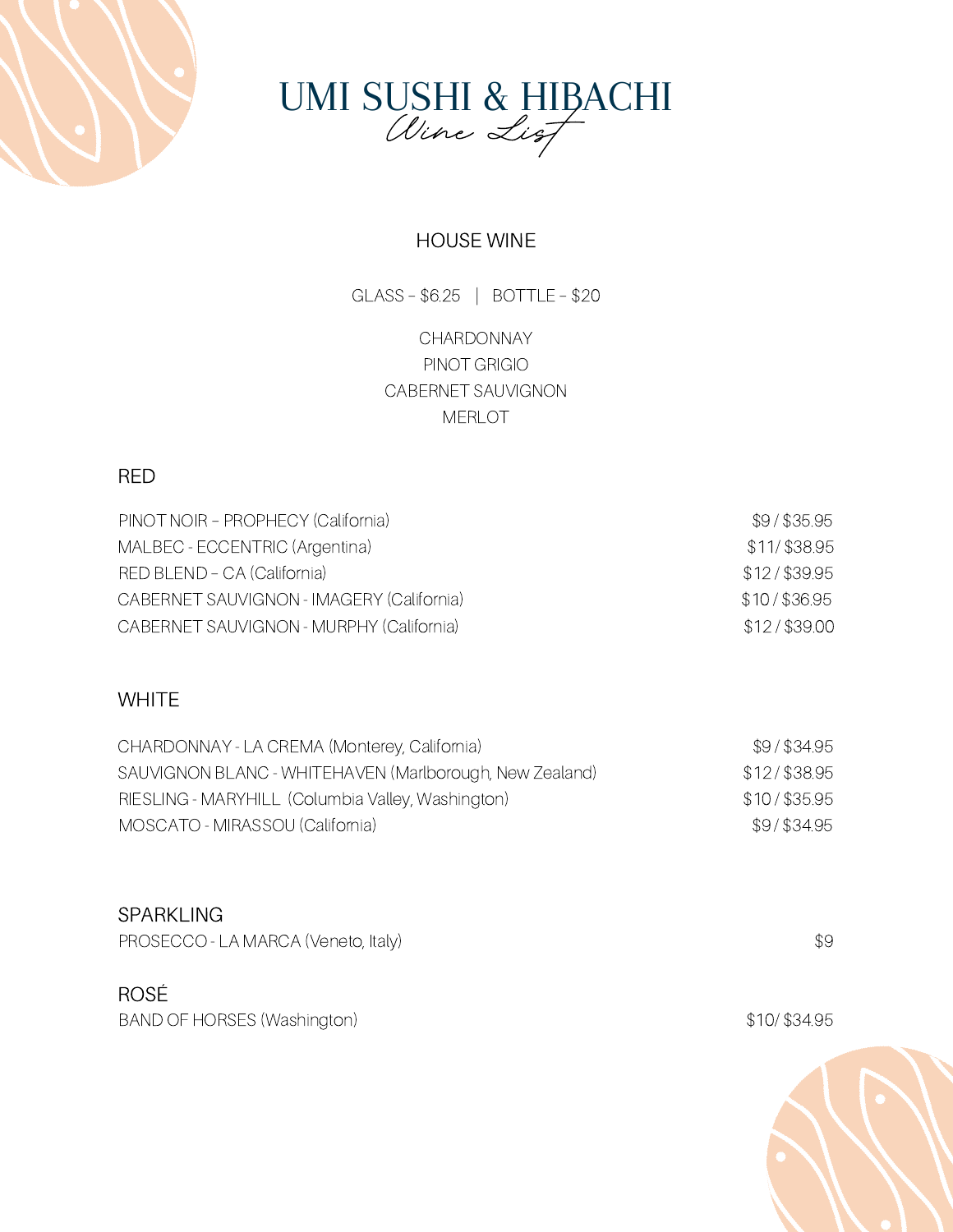



# SAKE / PLUM WINE

| \$7.00  |
|---------|
| \$15.95 |
| \$7.00  |
| \$15.95 |
| \$9.00  |
|         |

### DOMESTIC

| <b>BUD LIGHT</b>                      | \$3.50 |
|---------------------------------------|--------|
| <b>COORS LIGHT (BTL)</b>              | \$3.50 |
| MICHELOB GOLDEN LIGHT                 | \$3.50 |
| MICHELOB ULTRA                        | \$3.50 |
| STELLA ARTOIS CIDRE                   | \$3.50 |
| <b>WHITE CLAW</b>                     | \$4.50 |
| <b>HIGH NOON</b>                      | \$4.50 |
| (black cherry, grapefruit, pineapple, |        |
| watermelon)                           |        |

# DRAFT BEER - 16oz.

| \$4.75 |
|--------|
| \$5.50 |
| \$5.50 |
| \$5.25 |
| \$5.00 |
|        |

# NON - ALCHOHOLIC

| <b>COKE PRODUCTS</b>                                | \$2.95 |  |
|-----------------------------------------------------|--------|--|
| GINGER BEER                                         | \$3.50 |  |
| <b>HOT GREEN TEA</b>                                | \$2.00 |  |
| MILK / CHOCO MILK                                   | \$2.50 |  |
| <b>RED BULL</b>                                     | \$3.50 |  |
| <b>SAN PELLEGRINO</b>                               | \$3.50 |  |
| VIETNAMESE ICED COFFEE                              | \$4.75 |  |
| SPARKLING WATER                                     | \$3.75 |  |
| (orange & prickly pear)                             |        |  |
| <b>JUICE</b>                                        | \$2.95 |  |
| (apple, orange, cranberry, pineapple)               |        |  |
| <b>JAPANESE SODA</b>                                | \$3.50 |  |
| (lychee, melon, grape, orange, original strawberry) |        |  |

# IMPORT / SPECIALITY

| <b>ASAHI EXTRA DRY</b> | \$4.50        |
|------------------------|---------------|
| <b>BLUE MOON</b>       | \$4.50        |
| <b>CORONA</b>          | \$4.50        |
| <b>HEINEKEN</b>        | \$4.50        |
| KIRIN ICHIBAN          | \$4.50        |
| I UCKY BUDDHA          | \$4.50        |
| <b>MODELO</b>          | \$4.50        |
| SAPPORO 120z/220z      | \$4.50/\$8.25 |